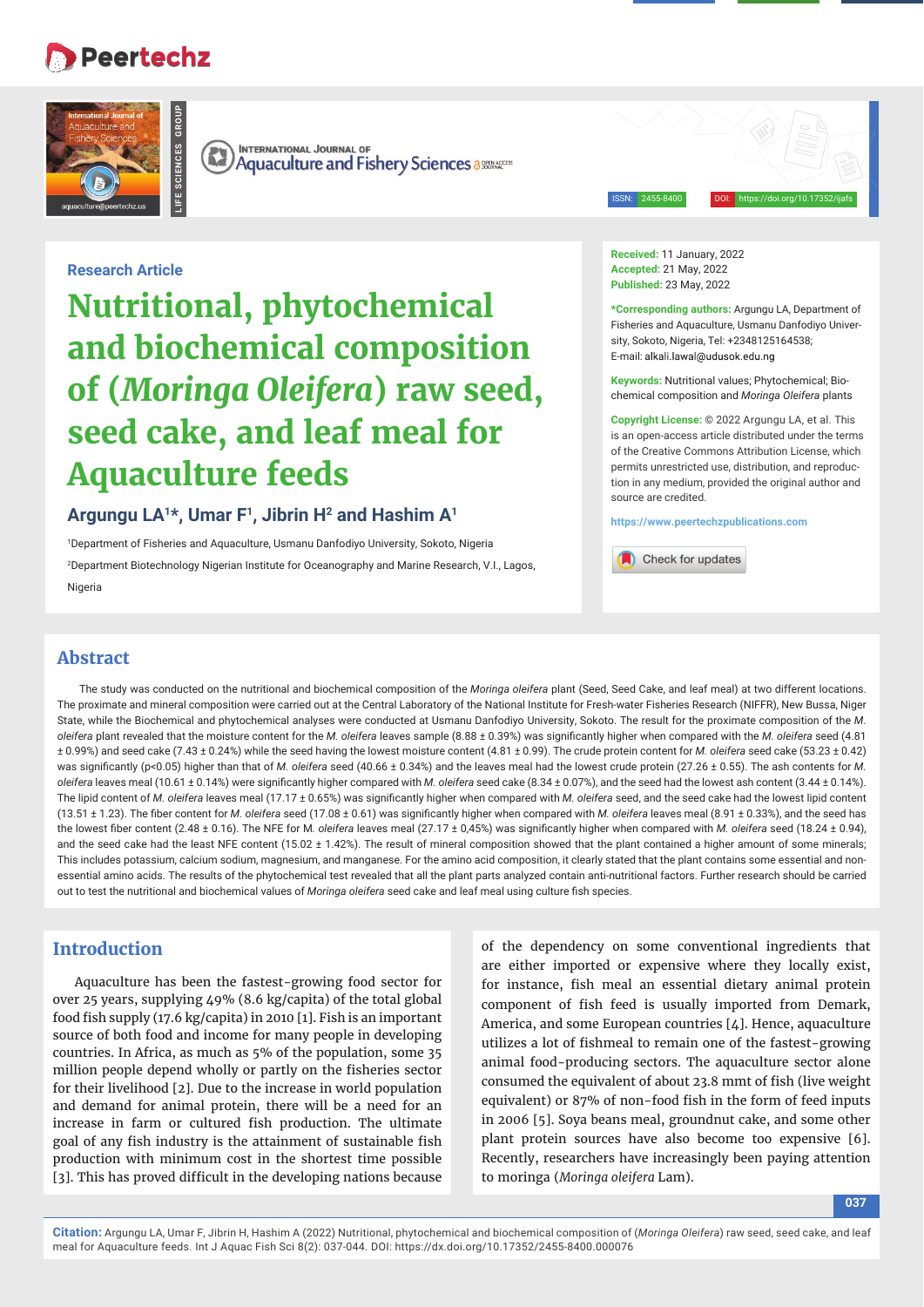In Nigeria, a greater proportion of fish supply is derived from capture fisheries, which do not satisfy the demand of the ever-growing populace [7]. The need to increase the mass production of fish through aquaculture is imperative but this desire has been drawn back by the high cost of commercial feeds [8]. The rapid progress and success of commercial fish culture depend on the availability of good quality and cheap feed. Non-conventional feed resources are feedstuffs that are not consumed or utilized by humans and are utilized by animals for continuous metabolisms such as growth, reproduction, respiration, digestion, and maintenance activity in the body system [9]. Non-conventional are credited for being noncompetitive in terms of human consumption, very cheap to purchase, by-product or waste from agriculture, farm-made feeds, and processing industries and can serve as a form of waste management in enhancing good sanitation [7,10,11].

*Moringa oleifera* Lam. (Moringaceae) is native to the southern foothills of the Himalayas in northwestern India and is the most widely cultivated species of the genus Moringa. *Moringa oleifera*  is a fast-growing plant widely available in the tropics and subtropics countries of Africa, Arabia, South East Asia, Pacific Caribbean Islands, and South America, with several economicimportant industrial and medicinal uses. It is grown and widely cultivated in the northern part of Nigeria and many countries in tropical Africa [12]. Moringaceae is a single genus family of shrubs and trees, which comprise 13 species, distributed in the Indian subcontinent (*M. oleifera* and *M. concanensis*), Kenya (*M. longituba* and *M. rivae*), north-eastern and southwestern Africa (*M. stenopetala*), Arabia, and Madagascar (*M. drouhardii* and *M. hildebrandtii*) [13,14]. The plant has many domestic names depending on the geographical location. In Nigeria, the Igbos call it *"okwe oyibo*", the Yoruba call it "*eweigbale*", while the Hausas call it "*sogele"* [15]. Moringa is a plant that contains high nutritive, agricultural, medicinal, industrial, and environmental benefits. The leaves and seeds were reported to have nutritive and medicinal value. The aim of the study is to assess the biochemical and nutritional values of *Moringa oleifera* seed cake and leaf meal for Aquaculture feeds.

# **Materials and methods**

## **Sampling site**

The research was conducted at two different locations. The proximate and mineral composition of the plant samples were carried out at the central laboratory of the National Institute for Fresh-water Fisheries Research (NIFFR), New Bussa, Niger state, while the biochemical and phytochemical analysis was conducted at Usmanu Danfodiyo University Sokoto.

## **Sample collection**

The sample was collected from the Teaching and Research Fish Farm of the Department of Fisheries and Aquaculture at Usmanu Danfodiyo University Sokoto, Sokoto state. Fresh leaves and seeds were plucked from the Moringa tree at the fish farm, the leaves were removed from their branches. Both the leaves and seeds were placed on a tray separately and were allowed to dry for 2 weeks at room temperature for the removal of complete moisture. After which the seeds were removed from

their pods. The seed cake was formed and oil was extracted using a mini oil extractor machine from the Department of Fisheries and Aquaculture. All the samples were for analysis.

## **Proximate analysis**

Proximate analysis of the samples was carried out using the standard Methods of Analysis of the Association of Official Analytical Chemists [16]. The parameters analyzed and the methods were stated below:

## **Determination of moisture content**

The empty flask  $(W<sub>1</sub>)$  was weighed and 2g of the sample was added and weighed again  $(W_2)$ . The sample was dried in an oven drier, at 105°C – 110°C for 24hrs. The sample was allowed to cool in a desiccator. The dried sample  $(W_2)$  was weighed again. Heating, cooling, and weighing were repeated on the fixed sample until constant weight is obtained. The moisture was then calculated following the procedure of [16] and based on the formula;

$$
\% \text{Moisture} = \frac{\text{w}_3 - \text{w}_2}{\text{w}_2 - \text{w}_1} \times 100
$$

## **Determination of ash content**

An empty crucible was weighed  $(W<sub>1</sub>)$  and 2g of fish sample was added to the crucible and weighed again  $(W_2)$ . The sample was placed in a muffle furnace at  $500^{\circ}$ C –  $600^{\circ}$ C for 3hrs and allowed to cool in a desiccator [16]. The weight of the crucible and dry sample ( $W<sub>3</sub>$ ) was then taken and calculated using the following formula;

$$
\% \text{Ash} = \frac{w_3 - w_2}{w_2 - w_1} \times 100
$$

## **Determination of crude protein content**

The estimation of crude protein involves the estimation of total nitrogen usually by the Kjeldahl procedure. The percentage of crude protein was obtained by multiplying the nitrogen content with a factor of 6.25 [16].

% Nitrogen =  $\frac{\text{Titre value (TV)} \times 0.01 \text{m} \times 0.014 \text{m} \times 50 \times 100}{\text{Weight of sample } \times \text{mol.ofAliquots}}$ Weight of sample  $\times$  mol. of Aliquots

%  $CP =$  % Nitrogen x 6.25

## **Determination of crude fat content**

The fat content of the fish tissue (muscle) was extracted with petroleum ether using the Soxhlet extraction method. 250ml extraction flask was dried in the oven at  $105-110$ <sup>o</sup>C and allowed to cool in the desiccator. The extraction flask was weighed  $(W_2)$ . 2g of fish sample was weighed in a labeled porous thimble  $(W_1)$ , and the porous thimble mouth was added to the dry 250ml extraction flask. The covered porous thimble was placed into the condenser and the apparatus was assembled and then extracted for about 5-6 hrs. The flask was allowed to

**Citation:** Argungu LA, Umar F, Jibrin H, Hashim A (2022) Nutritional, phytochemical and biochemical composition of (*Moringa Oleifera*) raw seed, seed cake, and leaf meal for Aquaculture feeds. Int J Aquac Fish Sci 8(2): 037-044. DOI: https://dx.doi.org/10.17352/2455-8400.000076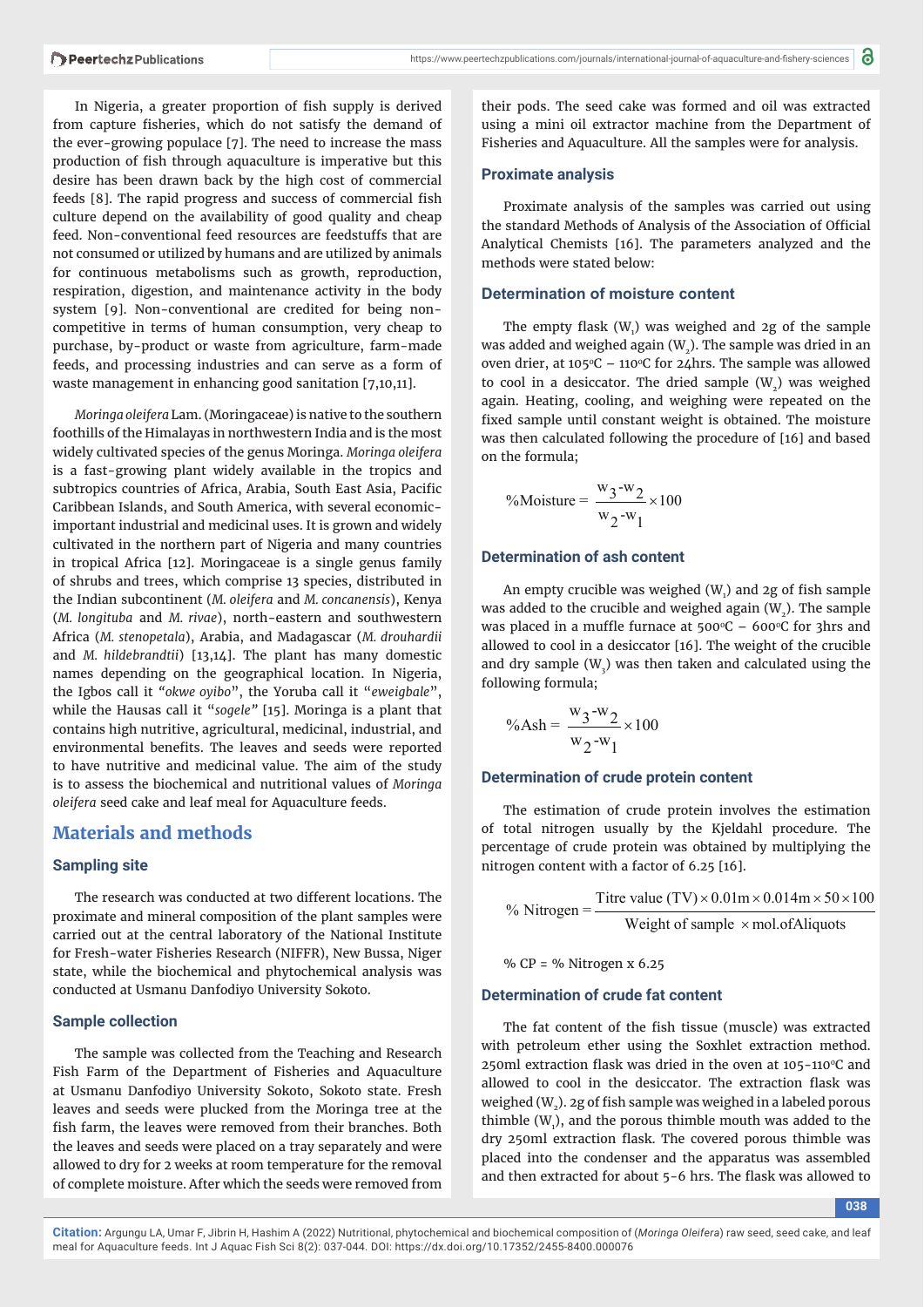cool in the desiccator and weighed (W $_{3}$ ). The percentage was then estimated using the formula below;

% Fat = 
$$
\frac{w_3-w_2}{w_2-w_1} \times 100
$$

#### **Determination of soluble carbohydrate content**

The Nitrogen free extract (N.F.E) referred to as soluble carbohydrate cannot be determined directly but was obtained by the difference between crude protein and the sum of ash, protein, crude fat, and crude fiber.

N.F.E = 100 (% Ash + % crude fiber + % crude fat + % crude protein).

#### **Mineral's analysis**

The percentage mineral element concentration was determined using Atomic Absorption Spectrometry. The concentration of Sodium (Na), Potassium (K), Calcium (Ca), Magnesium (Mg), Phosphorus (P), and Iron (Fe) was analyzed. Na and  $K$  in solution were determined by flame photometer while phosphorus was determined by Spectrophotometer. The concentrations of all the nutrients were observed by calculating the transmitted reading from the flame photometer and spectrometer.

#### **Determination of phosphorus**

Ash residue was dissolved with 5ml of 20 percent HCI and diluted to 50ml with distilled water. 2ml aliquot of the extract was pipetted into a 50ml volumetric flask. 2ml of ammonium molybdate solution was added and mixed, distilled water was also added to make a volume of  $\angle$ 8ml. Finally, 1ml of the freshly diluted stannous chloride solution was added, and a volume was made with distilled water and mixed immediately. Then, the sample was analyzed using a spectrophotometer and calculated using the formula;

 $Phosphoeus = \frac{Abs \times 0.61 \times DF}{EF} \times DF$ Atomic weight of P  $\times$  0.61  $\times$  DF  $\times$ 

#### **Determination of calcium and magnesium**

1ml aliquots of the extract were pipetted in two titration flasks and diluted to 20ml of distilled water. 5ml of buffer solution and 10 drops each of KCN, and NH\_OH.HCl, K.Fe (CN). and triethanolamine were added and allowed for a few minutes for the reaction to take place. A 3ml drop of EBT indicator was added and the solution was titrated with EDTA to the permanent blue color. From the calibration of EDTA, you know the amount of Ca equivalent to 1ml of EDTA solution. Calculate the amount of Ca in 5ml extract and finally in the fish sample considering all the solutions.

% Ca =  $\frac{\text{Tv} \times \text{conc.EDTA} \times 1000}{\text{Gauss}}$ 20  $\times$  conc. EDTA  $\times$ 

For  $Mg$  = net ml for  $(Ca + Mg)$  – net ml for Ca alone.

#### **Determination of sodium and potassium**

The flame photometer was set up according to the instruction in the instrument [17] using standard solutions; the instrument's readout was calibrated accordingly. The corresponding values of the standards on the instrument readout were recorded and used to plot the standard (Na+) and  $(K<sup>+</sup>)$  curves on the linear graph paper. Digested sample of the different samples was then aspirated into the flame photometer and the reading record in % (potential difference).

#### **Biochemical analysis**

**Determination of amino acids:** The amino acid composition of the moringa seed, leaf meal, and seed cake was determined using methods described by [18] as modified by [19]. The dried samples were defatted, hydrolyzed, evaporated in a rotary evaporator, and then loaded into the Technicon Sequential Multi-Sample Amino Acid Analyzer (TSM). Each of the defatted samples was weighed (200mg) into a glass ampoule, 5ml of 6 mol/L HCL was added and the content was hydrolyzed in an oven at 105 ± 5°C for 22 h. Oxygen was expelled into the ampoule by passing nitrogen gas into it. Amino acid analysis was done by ion-exchange chromatography [18] using a Technicon Sequential Multi-Sample Amino Acid Analyzer (Technicon Instrument Corporation, New York, NY). The period of analysis was 76min, with a gas flow rate of 0.50 mL/min at  $60^{\circ}$ C, and the reproductivity was  $\pm$  3%. The amino acid composition was calculated from the areas of standards obtained from the integrator and expressed as percentages of the total protein.

#### **Phytochemical's analysis**

The extracts of *Moringa oleifera* were screened for the presence of major phytochemicals such as flavonoids, alkaloids, tannins, steroids, glycosides, saponins, cardiac glycosides, balsam, volatile oil, and anthraquinone

#### **Test for flavonoids**

To 3ml aliquot of the filtrated, 1 ml of 10% NaOH sodium hydroxide was added. If the yellow color was developed, this indicates the possible presence of flavonoid compounds [20,21].

#### **Test for tannins**

Ferric chloride solution 5% was added drop 2-3 ml of the extract and the color produced was noted. Condensed tannins usually give a dark green color; hydrolyzable tannins give a blue-black color [21,22].

#### **Test for saponin**

5ml of the extract was placed in a test tube + 5 ml of water and sharked strongly. The whole tube was filled with froth that lasts for several minutes [21].

#### **Test for glycosides**

2.5 ml of 50%  $H$ <sub>2</sub>SO<sub>4</sub> was added to 2.5 ml of the extracts in a test tube. The mixture was heated in boiling water for 15minutes. Cool and neutralized with 10% NaOH, added, 5 ml

**039**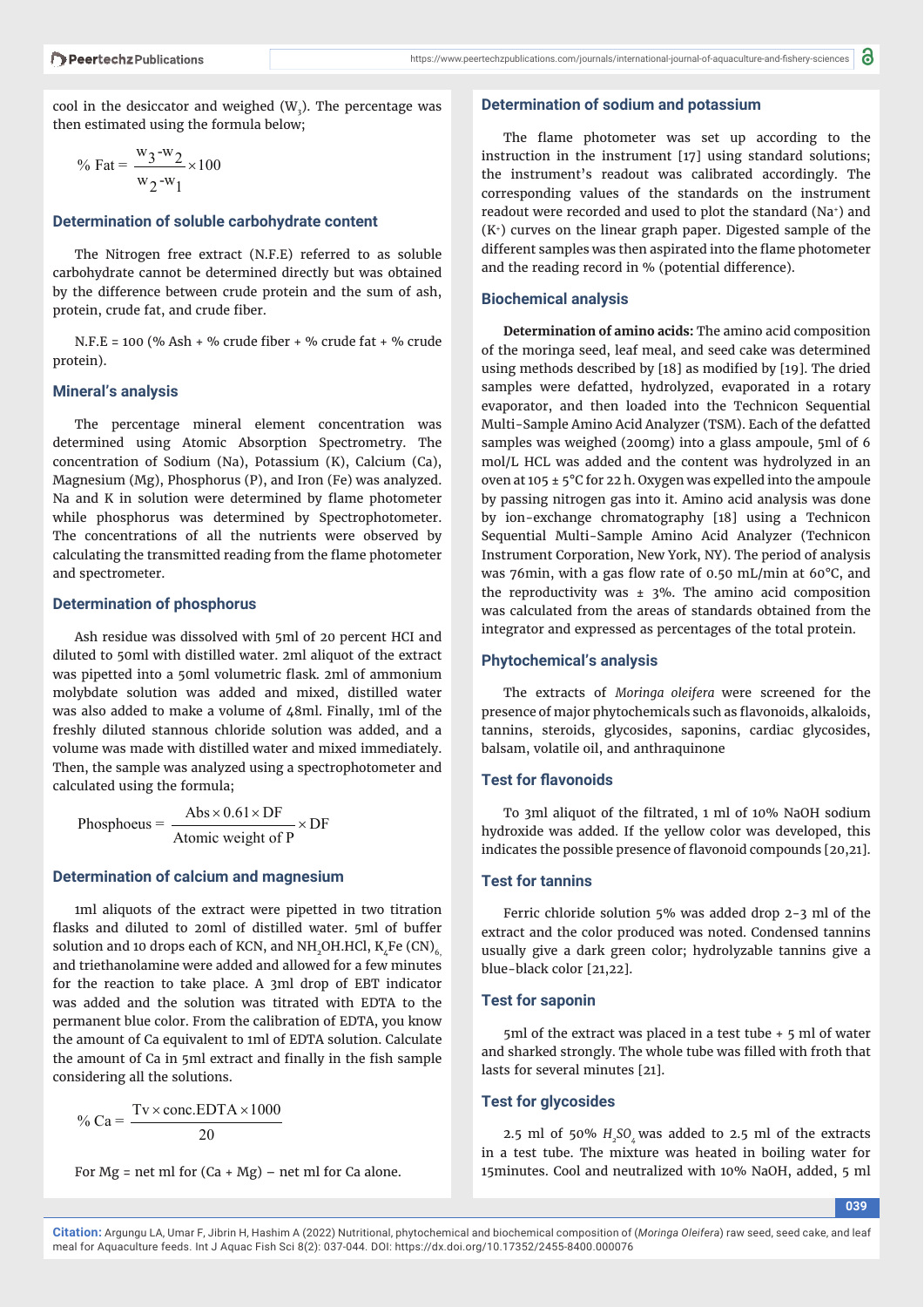of Fehling's solution was added and the mixture was boiled. A brick-red precipitate was observed which indicates the presence of glycosides [23].

#### **Test for alkaloids**

About 2ml of each extract was stirred with 2 ml of 10% aqueous hydrochloric acid. 1ml was treated with a few drops of Wanger's reagent and the second 1ml portion was treated similarly with Mayers reagent. Turbidity or precipitation with either of these reagents was taken as preliminary evidence for the presence of alkaloids [23].

#### **Test for cardiac glycosides (Keller-Killian's test)**

To one of each extract 2 ml of 3.5 ferric chloride solution was added and allowed to stand for one minute. 2 ml of concentrated *H<sub>2</sub>SO<sub>1</sub>* was carefully poured down the wall of the tube so as to form a lower layer. A reddish-brown ring in the interface indicates the presence of cardiac glycoside.

#### **Test for steroids (Salkwoski)**

This was carried out according to the method of [23]. 0.5g of the extract was dissolved in 2 ml of chloroform, and 2ml of Sulphuric acid was carefully added to form a lower layer. A reddish-brown color at the interface indicates the presence of a steroidal ring.

#### **Test for saponin glycosides**

To 2.5ml of the extract was added 2.5 ml of Fehling's solutions A and B. A bluish-green precipitate showed the presence of saponin glycosides [20].

## **Test for basalms**

The extract was mixed with an equal volume of 90% ethanol, and 2 drops of alcoholic ferric chloride solution were added to the mixture. The dark green color indicates the presence of basalms [20].

#### **Test for anthraquinones**

5ml of each extract was shaken with 10 ml benzene and 5 ml of 10% ammonia solution. The mixture was shaken and the presence of a pink, red, or violet color in the ammoniacal (lower) phase indicates the presence of anthraquinones.

#### **Test for volatile oil**

1ml of the fraction was mixed with diluted HCL. A white precipitate was formed which indicated the presence of volatile oils [22].

#### **Data analysis**

All the data obtained were subjected to analysis of variance (ANOVA) and the treatment means were separated for significant differences following the procedure of Duncan's multiple range test [24]. The analysis was carried out using the computer software statistical package for the social sciences version 23.0 [25].

#### **Results**

#### **Proximate composition of** *M. oleifera* **plant**

The result for the proximate composition of the *M*. *oleifera* plant were presented in Table 1. The moisture content for the *M. oleifera* leaves sample (8.88 ± 0.39%) was significantly higher when compared with the *M. oleifera* seed (4.81 ± 0.99%) and seed cake  $(7.43 \pm 0.24\%)$  while the seed having the lowest moisture content (4.81  $\pm$  0.99). The crude protein content for *M. oleifera* seed cake was significantly (p<0.05) higher than that of *M. oleifera* seed  $(40.66 \pm 0.34\%)$ , and the leaves had the lowest crude protein (27.26  $\pm$  0.55). The ash contents for *M. oleifera* leaves  $(10.61 \pm 0.14\%)$  were significantly higher compared with *M. oleifera* seed cake (8.34 ± 0.07%), and the seed had the lowest ash content  $(3.44 \pm 0.14\%)$ . The lipid content of *M. oleifera* leaves (17.17 ± 0.65%) was significantly higher when compared with *M. oleifera* seed, and the seed cake had the lowest lipid content (13.51  $\pm$  1.23). The fiber content for *M. oleifera* seed (17.08 ± 0.61) was significantly higher when compared with *M. oleifera* leaves (8.91 ± 0.33%), and the seed had the lowest fiber content  $(2.48 \pm 0.16)$ . The NFE for *M*. *oleifera* leaves (27.17  $\pm$  0,45%) was significantly higher when compared with *M. oleifera* seed (18.24 ± 0.94), and the seed cake had the least NFE content  $(15.02 \pm 1.42\%)$ .

#### **Mineral composition of** *M. oleifera* **plant**

The mineral composition presented in Table 2 shows that there was no significant difference in potassium percentage between *M. oleifera* leaves, seed, and seed cake (0.66 ± 0.33),  $(0.89 \pm 0.01)$ , and  $(0.68 \pm 0.00)$  respectively. The percentage of sodium was significantly higher in *M. oleifera* seed (0.68 ±

#### **Table 1:** Proximate composition of *Moringa oleifera* plant.

| <b>Plant materials</b> |                               |                                |                               |  |  |  |
|------------------------|-------------------------------|--------------------------------|-------------------------------|--|--|--|
| <b>Parameters</b>      | Leaf                          | <b>Seed</b>                    | Seed cake                     |  |  |  |
| Moisture content       | $8.88 \pm 0.39$ <sup>a</sup>  | $4.81 \pm 0.99$ <sup>c</sup>   | $7.43 \pm 0.24$               |  |  |  |
| Crude protein          | $27.26 \pm 0.55$ <sup>c</sup> | $40.66 \pm 0.34$ <sup>b</sup>  | $53.23 \pm 0.42$ <sup>a</sup> |  |  |  |
| Ash                    | $10.61 + 0.14$ <sup>a</sup>   | $3.44 + 0.14$ c                | $8.34 \pm 0.07$ <sup>b</sup>  |  |  |  |
| Lipid                  | $17.17 \pm 0.65$ <sup>a</sup> | $15.78 \pm 0.51$ <sup>ab</sup> | $13.51 \pm 1.23^b$            |  |  |  |
| Crude fiber            | $8.91 \pm 0.33^b$             | $17.08 \pm 0.61$ <sup>a</sup>  | $2.48 \pm 0.16^{\circ}$       |  |  |  |
| <b>NFE</b>             | $27.17 \pm 0.45$ <sup>a</sup> | $18.24 \pm 0.94$ <sup>b</sup>  | $15.02 \pm 1.42$ <sup>b</sup> |  |  |  |

Note: Means with the same superscript along the column indicate no significant (*p* < 0.05) difference.

NFE= Nitrogen Free Extract

**Table 2:** Mineral composition of *Moringa oleifera* plant.

| <b>Plant materials</b>                                                                                 |                              |                              |                              |  |  |
|--------------------------------------------------------------------------------------------------------|------------------------------|------------------------------|------------------------------|--|--|
| Parameters (g/100g)                                                                                    | Leaf                         | <b>Seed</b>                  | Seed cake                    |  |  |
| Potassium(K)                                                                                           | $0.66 \pm 0.33$ <sup>a</sup> | $0.89 \pm 0.01$ <sup>a</sup> | $0.68 \pm 0.00$ <sup>a</sup> |  |  |
| Sodium (Na)                                                                                            | $0.14 \pm 0.00$ <sup>c</sup> | $0.68 \pm 0.00^{\circ}$      | $0.46 \pm 0.00$ <sup>b</sup> |  |  |
| Calcium (Ca)                                                                                           | $1.90 \pm 0.02$ <sup>a</sup> | $0.23 \pm 0.01^b$            | $0.29 \pm 0.02^b$            |  |  |
| Magnesium (Mg)                                                                                         | $0.35 \pm 0.00^{\circ}$      | $0.19 \pm 0.03^b$            | $0.19 \pm 0.00^{\circ}$      |  |  |
| Manganese (Mn)                                                                                         | $0.01 \pm 0.00^b$            | $0.01 \pm 0.00^{\circ}$      | $0.01 \pm 0.00$ <sup>b</sup> |  |  |
| Note: Means with the same superscript along the column indicates no significant<br>(p<0.05) difference |                              |                              |                              |  |  |

**040**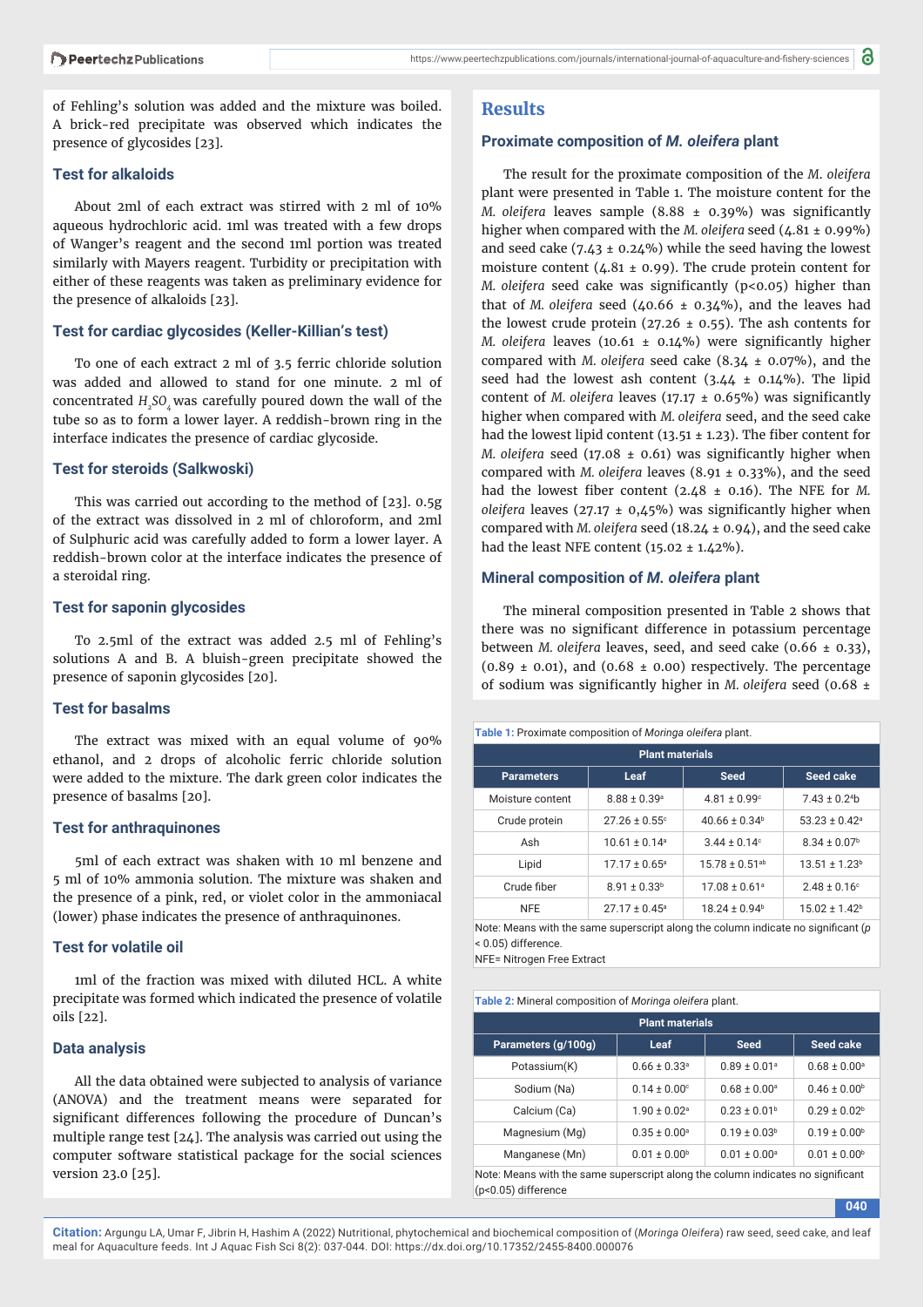0.00) than in *M. oleifera* leaves and seed cake and *M. oleifera* leaves had the lowest percentage ( $0.66 \pm 0.33$ ). The percentage of calcium was significantly higher in *M. oleifera leaves* (1.90 ± 0.02) than in *M. oleifera* seed and seed cake  $(0.23 \pm 0.01)$  and  $(0.29 \pm 0.02)$  respectively. Statistically no significant difference between the seed and the seed cake. The table shows that there was a significant difference in magnesium between *M. oleifera* leaves (0.35  $\pm$  0.00) and the seed and seed cake. Statistically no significant difference in magnesium between the seed (0.19)  $\pm$  0.03) and seed cake (0.19  $\pm$  0.00). There was no significant difference in manganese between *M. oleifera* seed cake and leaves, but between seed and seed cake there was a significant difference and between the seed and leaves there was a significant difference ( $p < 0.05$ ).

#### **Amino acids composition** *M. oleifera* **plant**

Table 3 shows the amino acid composition of the *M. oleifera* plant. The study analyzed 9 amino acids (AA) in the seed and leave while the seed cake has 10 AA. Aspartic acids had the highest concentration in seed, with glycine having the least concentration followed by tryptophan. Aspartic acid is a nonessential amino acid and is acidic.

#### **Phytochemical composition of** *Moringa oleifera* **plant**

The results of a phytochemical test of *M. oleifera* were presented in Table 4. The qualitative tests revealed the presence of a large number of flavonoids, tannins, glycosides, alkaloids, cardiac glycosides, balsam, and volatile oil in *M. oleifera* leaves. The seed also reveals a moderate amount of saponins and saponin glycosides, with a trace number of steroids and anthraquinone, which were not detected.

The result in Table 4 shows that seed cake contains a large amount of basalm and alkaloids and also a moderate amount of volatile oil, cardiac glycosides, steroids, and glycosides with a trace number of flavonoids, tannins and saponins with saponin glycosides and anthraquinone not detected.

A large number of saponins, glycosides, alkaloids, cardiac glycosides, basalm, and volatile oil were present in the *M. oleifera* seed. A moderate number of tannins and steroids was revealed in the table. The Table revealed a trace number of flavonoids with saponin glycosides and anthraquinone not detected.

## **Discussion**

# **Proximate composition Moringa oleifera plant**

The proximate composition of Moringa oleifera leaf meal in the present investigation revealed that the crude protein in Table 1 was higher than that reported by [26]. The nitrogen-free extract (NFE) and lipids reported in Table 4 were higher than those obtained by [27]. Carbohydrate (NFE) deficiency causes depletion of body tissues [28]. Carbohydrates of legumes are known to reduce plasma cholesterol and gradually elevate the levels of blood glucose [29,30]. The moisture content and crude fiber of the Moringa oleifera leaf meal presented in Table 1 were lower than those obtained by [26]. But the ash content of the leaf meal reported here was higher than that obtained by [26].

| Table 3: Amino acids composition of Moringa oleifera plant. |               |                |                              |                              |  |
|-------------------------------------------------------------|---------------|----------------|------------------------------|------------------------------|--|
| S/N                                                         | Amino acids   | <b>Seed</b>    | Seed cake                    | Leaf                         |  |
|                                                             | Alanine       | 0.47           | 0.49                         |                              |  |
|                                                             | Aspartic      | 2.32           | 0.96                         | 0.59                         |  |
|                                                             | Histidine     | 0.53           |                              | 0.28                         |  |
|                                                             | Tryptophan    | 0.35           | 0.70                         |                              |  |
|                                                             | Serine        | 0.40           | $\qquad \qquad \blacksquare$ | $\qquad \qquad \blacksquare$ |  |
|                                                             | Isoleucine    | 0.36           | 0.59                         | 0.41                         |  |
|                                                             | Proline       | 0.67           | 0.67                         | 0.43                         |  |
|                                                             | Glycine       | 0.33           |                              |                              |  |
|                                                             | Threonine     | 0.42           | 1.05                         | 0.70                         |  |
|                                                             | Leucine       |                | 1.23                         | 0.67                         |  |
|                                                             | Tyrosine      | $\overline{a}$ | $\overline{\phantom{0}}$     | 0.57                         |  |
|                                                             | Phenylalanine |                | 1.24                         | 0.86                         |  |
|                                                             | Valine        |                |                              | 0.29                         |  |
|                                                             | Lysine        |                | 0.58                         |                              |  |
|                                                             | Methionine    |                | 0.84                         |                              |  |

**Table 4:** Phytochemical composition of *Moringa oleifera* plant.

| S/N | <b>Parameters</b>  | <b>Seed</b> | Seed cake | Leaf      |
|-----|--------------------|-------------|-----------|-----------|
|     | Flavonoids         | $^{+++}$    | $\ddot{}$ | $\ddot{}$ |
|     | Tannins            | $^{++}$     | $\ddot{}$ | $^{++}$   |
|     | Saponins           | $^{++}$     | $\ddot{}$ | $^{++}$   |
|     | Glycosides         | $^{+++}$    | $^{++}$   | $^{++}$   |
|     | Alkaloids          | $^{++}$     | $^{+++}$  | $^{++}$   |
|     | <b>Steroids</b>    | $\ddot{}$   | $^{++}$   | $^{++}$   |
|     | Cardiac glycosides | $^{++}$     | $^{++}$   | $^{++}$   |
|     | Saponin glycosides | $^{++}$     | <b>ND</b> | <b>ND</b> |
|     | Balsam             | $^{++}$     | $^{+++}$  | $^{+++}$  |
|     | Anthraquinone      | <b>ND</b>   | <b>ND</b> | <b>ND</b> |
|     | Volatile oil       | $^{+++}$    | $^{++}$   | $^{++}$   |

Note: Trace amount +, Moderate amount ++, Large amount +++; Not detected (ND)

The seed of *Moringa oleifera* crude protein and crude fiber in Table 1 were higher than those obtained by [27]. The moisture content, ash, and lipids of *Moringa oleifera* seed reported here were lower than those reported by [27]. NFE content of the seed obtained here was higher than that reported by [27]. The crude pro tein, lipids, and ash of *Moringa oleifera* seed cake reported here were higher than those reported by [27]. Whereas, *Moringa oleifera* seed cake moisture content and crude fiber obtained were lower than those reported by [27]. NFE content of the seed cake was lower than that reported by [27]. The variations in proximate compositions with the other study may be due to environmental factors such as soil types, season, geographical location, provenances, harvesting time, and stage of maturity [31].

#### **Mineral composition of** *Moringa oleifera* **plant**

The mineral composition of plants is dependent on the soil edaphic factors, including the generic origin and geographical sources [32]. The *Moringa oleifera* plant contains considerable

**041**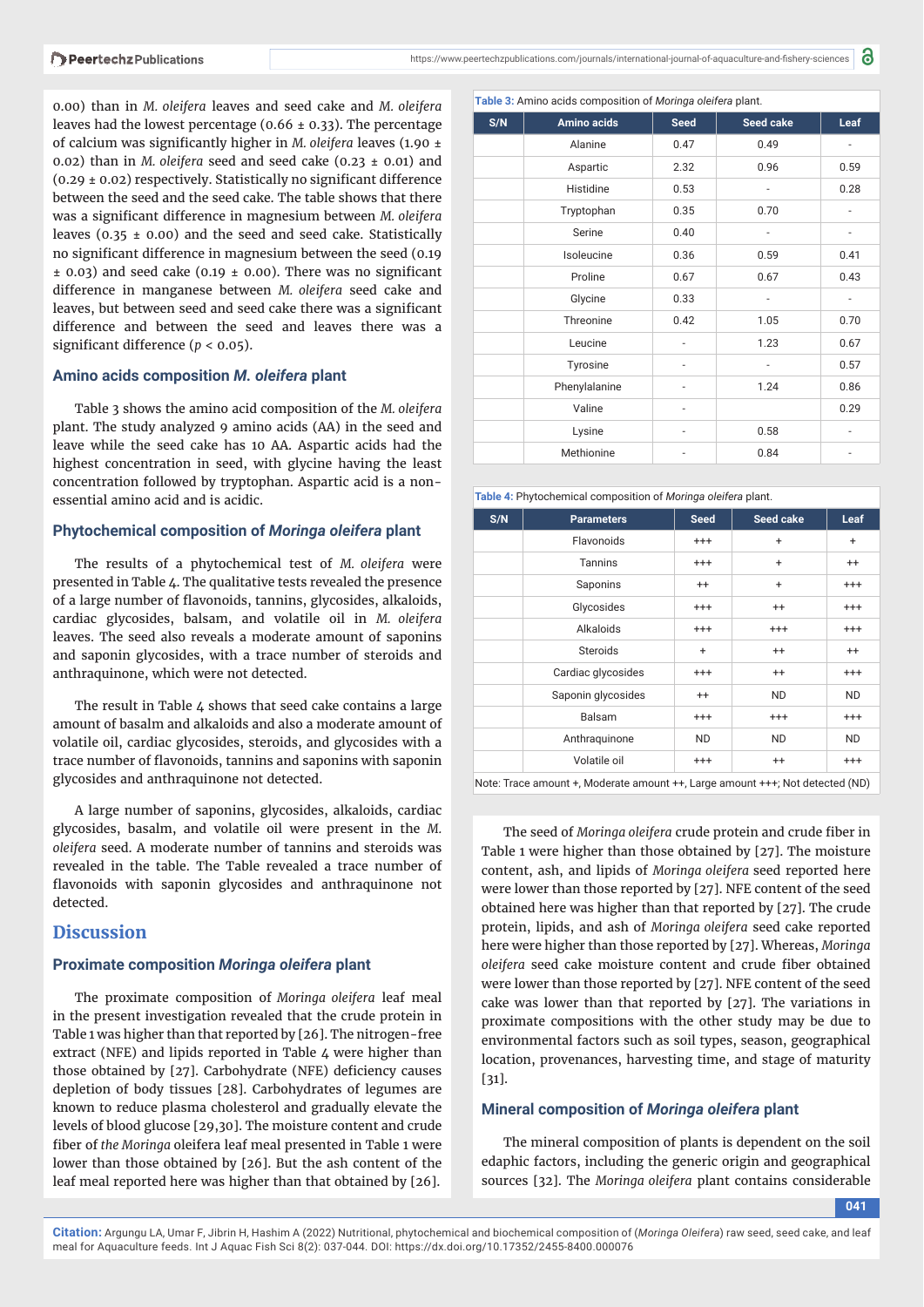amounts of some minerals analyzed. This includes potassium, calcium sodium, magnesium, and manganese. The result in Table 2 revealed the mineral composition of *M. oleifera* leaves, seed, and seed cake. The leaves, seed, and seed cake contain an appreciable amount of potassium. *M. oleifera* leaves shown in Table 2 have higher values of calcium and magnesium. The seed shows higher values of potassium and sodium. Calcium in seed was lower than that obtained by [33]. The percentage of potassium in *M. ole ifera* leaves reported here was higher than that reported by [34]. It was also higher than what was obtained in some common Nigerian vegetables reported by [35]. *Basellatubra* (5.80g/100g) and *Amaranthus hybridus*  (4.2g/100g). The potassium level of the seed and seedcake revealed in the table was higher than that obtained by [27]. Calcium is an important dietary mineral for strong bones and muscle/neurological function [34]. The sodium of leaves, seed, and seed cake was higher than those obtained in *C. Tora*  (0.10g/100g) and *C integrifolia* (0.07g/100g) reported by [31].

#### **Amino acids composition of** *M. oleifera* **plant**

Table 3 shows the amino acid composition of the *M. oleifera* plant. The study analyzed 9 amino acids (AA) in the seed and leave while the seed cake has 10 AA. Aspartic acids had the highest concentration in seed, with glycine having the least concentration followed by tryptophan. Aspartic acid is a nonessential amino acid and is acidic. The aspartic, tyrosine and isoleucine acid of the leaves reported were lower than that obtained by [36]. The leaves were shown to lack methionine which is commonly deficient in green leaves [37]. Moreover, the leucine concentration of leaves differed from that of [37]. Phenylalanine was also the highest concentrated amino acid in the seed cake, while leucine and threonine were the second and third concentrated amino acids in seed cake, but leucine and phenylalanine were absent in seed. Methionine was present in seed cake; methionine is a powerful antioxidant that helps in the detoxification of harmful compounds and protects the body from radiation [38]. The highest value of essential amino acids in each sample was histidine in seeds and phenylalanine in seed cake and leaves respectively.

Each amino acid has a specific function in the animal's body [36]. In general, amino acids are required for the production of enzymes, immunoglobins, hormones, growth, repair of body tissues, and form of the structure of red blood cells [38].

#### **Phytochemical test of** *Moringa oleifera* **plant**

The results of the phytochemical and anti-nutrient test in Table 4, revealed the presence of flavonoids, tannins, saponin, alkaloids, steroids, cardiac glycosides, glucoside, balsam anthraquinone, and volatile oil. These phytochemicals exhibit diverse pharmacological and biochemical actions when ingested by animals [39]. Phytochemicals/ANFs are a class of compounds that are generally not lethal. They diminish animal productivity but may also cause toxicity during periods of scarcity or confinement when the feed rich in these substances is consumed by animals in large quantities. Tannins have been reported to cause poor palatability in high Tannin diet due to the astringent property as a result of their ability to bind with

protein of saliva and mucosa membranes [40,41]. The effect of high condensed tannin concentrations is to make the animal both energy and protein deficient, causing reduced growth or weight loss and poor reproduction [42]. Tannins also have the ability to bind dietary proteins and digestive enzymes into complexes that are not readily digestible [40,41]. The importance of alkaloids, sterols, saponins, and tannins comes from their uses as an antimicrobial for treating many pathogens [43]. Saponins form a group of compounds, on consumption in large quantities causes deleterious effects such as hematolysis and permeabilization of the intestine [44]. Saponins have also been shown to have hypocholesterolemia as well as anticarcinogenic effects [45]. Saponins from some plants have an adverse effect on the growth of animals but those present in Moringa leaves did not show hemolytic activity, and humans consume them without apparent harm. The cholesterol-lowering effect in animals and humans is reported to be through the formation of mixed micelles and bile acids into micelle bile acid molecules  $[7.6]$ .

## **Conclusion and recommendation**

From the present study, it can be concluded that the leaf meal, seed meal, and seed cake with a crude protein content of 27.26%, 40.66%, and 53.23% respectively, and Nitrogen free extract of 27.17%, 18.24%and 15.02% could serve as both protein and energy supplement respectively. Furthermore, the Moringa plant contained the appropriate dietary nutrients that are required for growth, metabolism, and reproduction. The results of the phytochemical test revealed that the leaf contains anti-nutritional factors. Moreover, the plant contains a suitable number of amino acids needed for growth and hormone development. Therefore, the Moringa plant can be explored as a viable supplement for fish which will help to reduce the cost of feed production in aquaculture and increase the profit of fish farmers and feed manufacturers.

It was recommended that this finding could serve as a guide in providing nutritional and biochemical information about the *M. oleifera* plants. Further research should be carried out to test the nutritional and biochemical values of the *Moringa oleifera* plant using culture fish species.

It was also recommended that further investigation on the processing methods of removing the anti-nutritional factors to enhance feed palatability and acceptability can improve nutrient utilization to produce healthy fish when tested to culture fish species.

## **Acknowledgments**

We greatly acknowledge the guidance and assistance given by the technical staff of the Department of Fisheries and Aquaculture, Faculty of Agriculture, Usmanu Danfodiyo University, Sokoto, Nigeria.

# **References**

- 1. Tacon AG. he role of rendered products in aquaculture. Food for all poor issued on the occasion of the World Food Summit. 2011.
- 2. FAO. Food for all poor issued on the occasion of the World Food Summit in Rome. FAO, 1996; 64.

**042**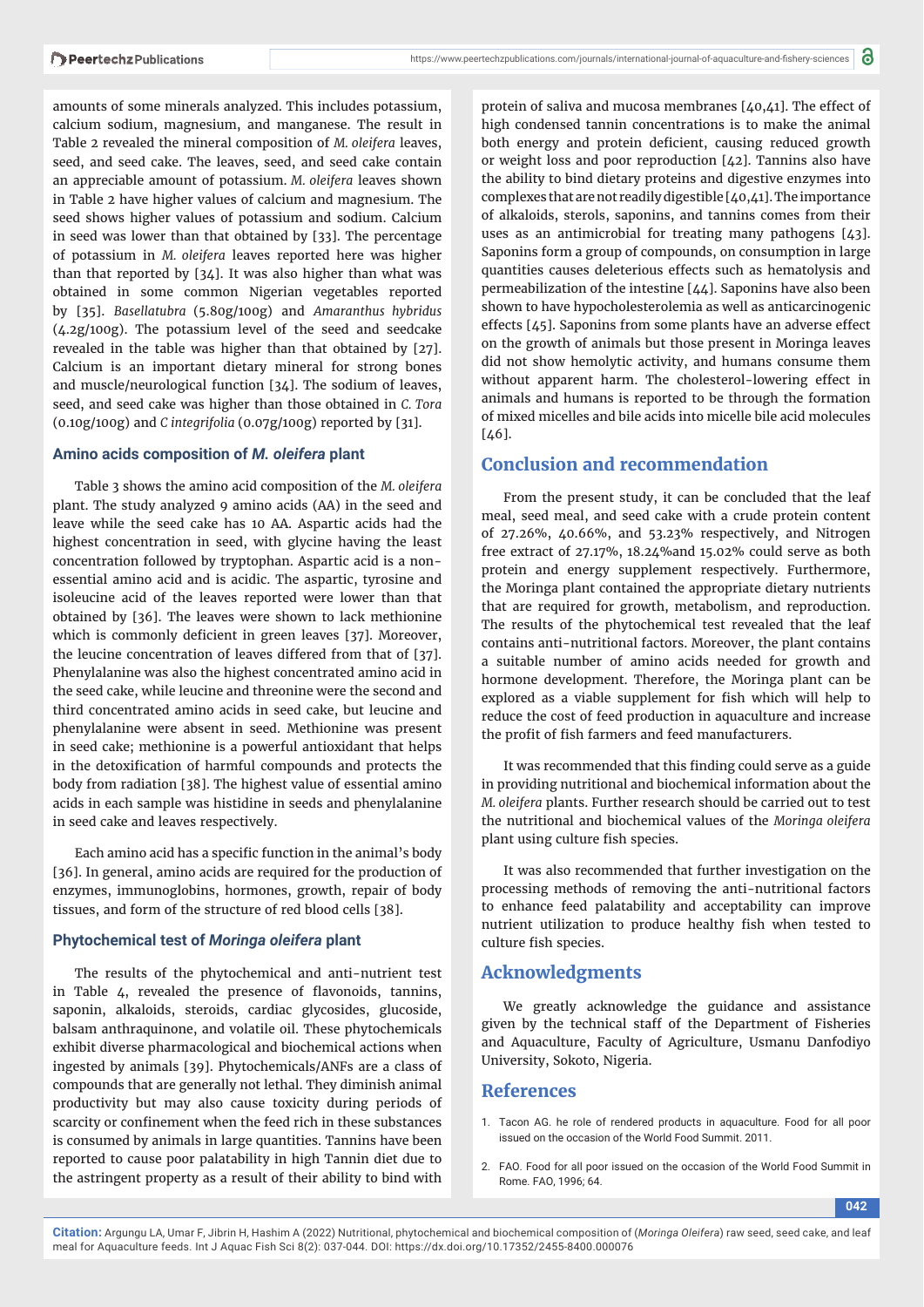- 3. Erubetine DD. Comparison of enxymes and antibiotic inclusion in diet for laying hen. 27th Annual NSAP Conference. 2002; 101-104.
- 4. Ardon OZ, Kerena Y. Enhancement of lignin degradation and laces activity in Pleurotusastreatus by Cotton salt extract. Canadian Journal of Microbiology. 1998; 41: 670 -680.
- 5. Tacon AGJ, Metian M. Fishing for feed of fishing for food. Lenfes Ocean Program. Ambio, 2009; 38(6):294–302.
- 6. Ojewola GS. Chemical Evaluation of the Nutrient Composition of some Unconventional Animal Protein Sources. International Journal of Poultry Science. 2005; 4:745-747.
- 7. Madu CS. Some non-conventional fish feed resource in Nigeria. 2003.
- 8. Lovell RT. Mycotoxins: hazardous to farmed fish. Feed International. 1992; 13(3):24-28.
- 9. Ovie SO. Aquaculture in Focus Textbook. Nutrients requirements of Fish Bulletin. 2010; 48-58.
- 10. Devendra C. General Approaches to Animal Nutrition Research and their Relevance to Fish Production in the Asian Region. 1988; 724.
- 11. Sogbesan OA, Ugwumba A. Growthperformance and nutrient composition of Bufomaculata(Linneaus) tadpole fed different practical diets as fish meal substitute. African Journal of Biotechnology. 2008; 6: 2177-2183.
- 12. Anjorin TS, Ikokoh P, Okolo S. Mineral composition of Moringa oleifera leaves, pods and seeds from two regions in Abuja, Nigeria. 2010; Int J Agric Biol 12:431-434.
- 13. Padayachee B. An overview of the medicinal importance of Moringaceae. Journal of Medical Plants Research. 2012; 6:5831–5839.
- 14. Saini RK. Studies on enhancement of carotenoids folic acid iron and their bioavailability in Moringa oleifera and in vitro propagation. University of Mysore, Mysore. 2015.
- 15. Isaac N. Reaping the gains of R & D in Moringa oleifera. 2012.
- 16. A.O.A.C. Official method of analysis of the AOAC. In E. (W. Horwitz (Ed.). Washington DC. 2015
- 17. Ogunwale JA, Udo EJ. Phosphorus fractions in selected Nigerian soils. Soil Science Society American Journal. 1980; 41:1141-1146.
- 18. Spackman DH, Stein WH, Moore S. Automatic Recording Apparatus for use in chromatography of Amino Acids. Analytical Chemistry. 1958; 1190-1205.
- 19. A.O.A.C. Association of Official Analytiacal Chemicals Official Method of Analysis of the AOAC W. Washington; DC.: Horwitz Editor Eighteen Edition. 2006.
- 20. El-olemyl MM, Al muhtadi FJ, Afifi AA. Experimental phytochemistry. A laboratory manual college of pharmacy, King Saudi University, King Saudi University press 1994; 1-134.
- 21. Harbone JB. Phytochemical methods. A guide to modern techniques of plant analysis. 3rd edition, chapman Hall. London. 1998; 28-30.
- 22. Trease GE, Evans WC. Pharmacognonsy 14th edition, W.B Salinders company Ltd, London press. 1978; 230-237.
- 23. Harbone JB. Phytochemical methods. A guide to modern techniques of plant analysis. 1st edition, chapman Hall. London. 1973; 28-30.
- 24. Steel GD, Torrie JH. Principles and Procedures of Statistics. McGraw-Hill Book Co., New York, NY. 1980.
- 25. S.P.S.S 16.0. Statistical Package for Social Package Sciences. 2013.
- 26. Offor IF. Proximate Nutritional Analysis and Heavy Metal Composition of Dried Moringa Oleifera Leaves from Oshiri Onicha L.G.A, Ebonyi State, Nigeria. IOSR Journal Of Environmental Science, Toxicology And Food Technology. 2014; 8: 57-63.
- 27. Peter TO, Philip C. Proximate Analysis and Chemical Composition of Raw and Defatted Moringa oleifera Kernel. Advance in Life Science and Technology. 2014; 24: 92-101.
- 28. Barker MM. Nutrition and Dietetics for Health care (9th ed ed.). New York, Churchill Livingstone. 1996.
- 29. Leeds AR. Legumes and gastrointestinal function in relation to diets for diabetics. Journals of Plant Foods. 1982; 4: 23-27.
- 30. Walker AF. Physiological effects of legumes in the human diet. Journal of Plant Foods. 1982; 4:5-14.
- 31. Kubmarawa D, Ajoku GA, Enwerem NM, Okorie DA. Preliminary phytochemical and antimicrobial screening of 50 medicinal plants from Nigeria. African J Biotechnology. 2011; 6: 1690- 1696.
- 32. Vadivel V, Janardhanan K. Diversity in nutritional composition of wild jack bean (Canavalia ensiformis L. DC.) seeds located from south India. Food Chemistry. 2001; 74: 507-511.
- 33. Liang D, Ladva CN, Golan R, Yu T, Walker DI, Sarnat SE, Greenwald R, Uppal K, Tran V, Jones DP, Russell AG, Sarnat JA. Perturbations of the arginine metabolome following exposures to traffic-related air pollution in a panel of commuters with and without asthma. Environ Int. 2019 Jun;127:503-513. doi: 10.1016/j.envint.2019.04.003. Epub 2019 Apr 10. PMID: 30981021; PMCID: PMC6513706.
- 34. Jibrin H, Chidume I, Eze NC, Nwadu II. Effect of substituting calabash seed (Lagenaria vulgaris) meal for groundnut cake in the diet of catfish (Clarias X Heterobranchus longifilis) hybrid fingerlings. International Journal of Fisheries and Aquatic Studies. 2018; 6(3): 134-138.
- 35. Aletor VA, Adeogun OA. Nutrient and anti-nutrients components of some tropical leafy vegetables. Food Chem J. 1995; 53:375-379.
- 36. Moyo B, Masika PJ, Hugo A, Muchenje V. Nutritional characterization of Moringa (Moringa oleifera Lam) leaves. 2011. Afr J Biotechnol 10:12925- 12933.
- 37. Sánchez-Martín J, Ghebremichael K, Beltrán-Heredia J. Comparison of singlestep and two-step purified coagulants from Moringa oleifera seed for turbidity and DOC removal. Bioresour Technol. 2010 Aug;101(15):6259-61. doi: 10.1016/j.biortech.2010.02.072. Epub 2010 Mar 17. PMID: 20299212.
- 38. Brisibe EA. Nutritional characterization and antioxidant capacity of different tissues of Artemisia annua L. Food Chemistry. 2009. 155: 1240-1246.
- 39. Amadi BA. Assessment of the effect of aqueous extract of pawpaw (Asiminatriloba) root on organ weights and liver functions of albino rats. International Journal of Natural and Apply Sciences. 2006; 2: 79-81.
- 40. Mehansho H, Butler LG, Carlson DM. Dietary tannins and salivary proline-rich proteins: interactions, induction, and defense mechanisms. Annu Rev Nutr. 1987;7:423-40. doi: 10.1146/annurev.nu.07.070187.002231. PMID: 3038154.
- 41. D'mello JPF. Tropical legumes in Animal Nutrition. United Kingdom. 1995
- 42. Salih AM, Smith DM, Price JF, Dawson LE. Modified extraction 2-thiobarbituric acid method for measuring lipid oxidation in poultry. Poult Sci. 1987 Sep;66(9):1483-8. doi: 10.3382/ps.0661483. PMID: 3684874.
- 43. Kubmarawa D. Roles of agricultural biotechnology in ensuring adequate food security in developing societies. African Journal of Biotechnology. 2007; 6:1690-1696.
- 44. Cheeke PR. Biological effects of feed and forage saponins and their impacts on animal production. In: Saponins Used in Food and Agriculture. (W. G. K, Ed.). 1996; 377-385.

**043**